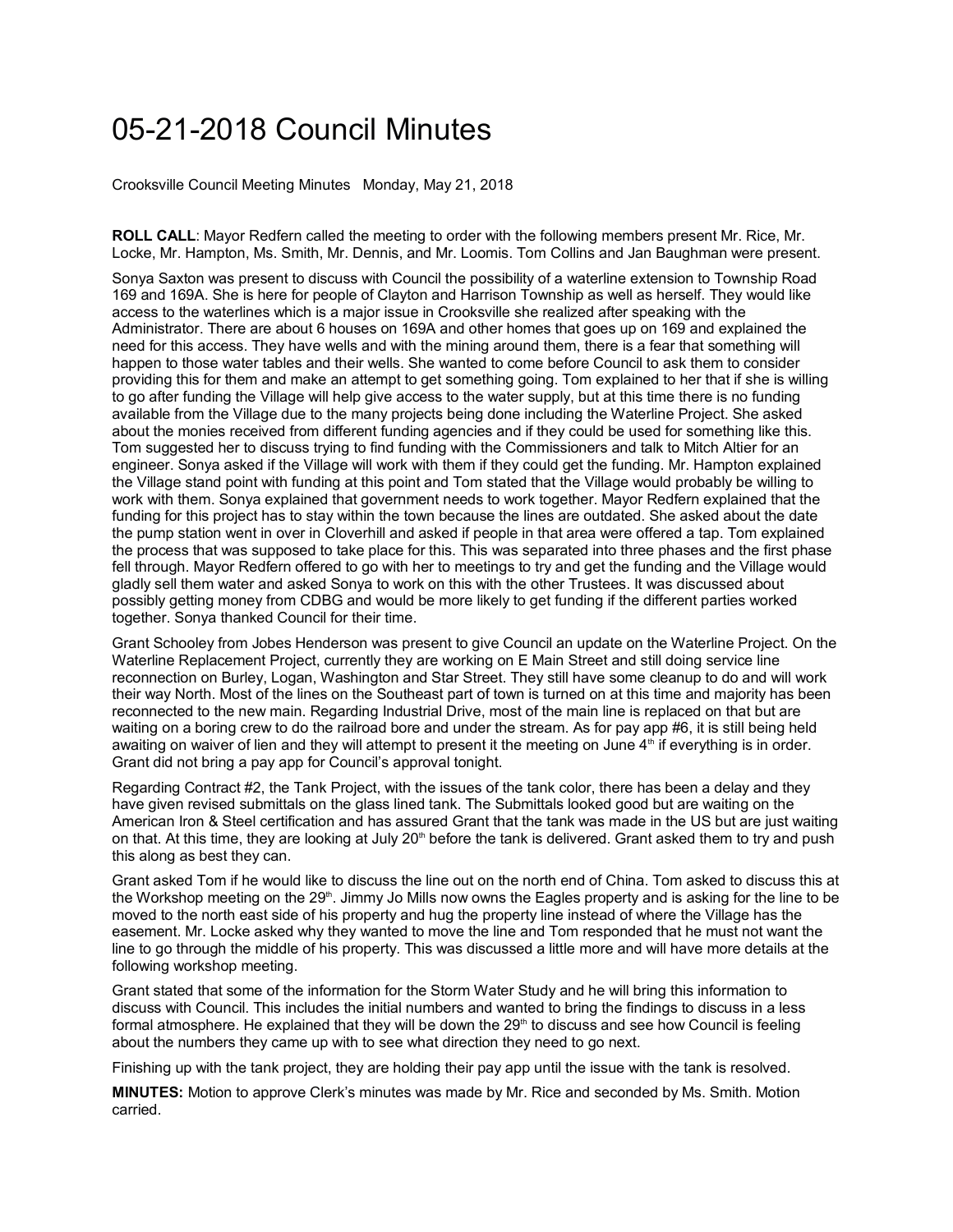**APPROVAL OF REPORTS:** Motion to approve Clerk's Reports for April was made by Mr. Rice and seconded by Mr. Locke. Motion carried.

Motion to approve Mayor's Court Report for April was made by Mr. Rice and seconded by Mr. Locke. Motion carried.

**SOLICITOR'S LIST:** Jan asked Council what needed to be done regarding the Fire Station now that Ralph has submitted the numbers. Council stated that they have not discussed yet and Jan stated that she will wait for instructions on how to proceed from Council.

**PAID BILLS:** A motion to approve Resolution 2018-37 paid bills and payroll was made by Mr. Rice and seconded by Ms. Smith. Motion carried.

**TO BE PAID BILLS**: A motion to approve Resolution 2018-38 to be paid bills was made by Mr. Rice and seconded by Ms. Smith. Motion carried.

**TRANSFER**: A motion to approve Resolution 2018-39 transferring funds was made by Mr. Rice and seconded by Mr. Locke. Motion carried.

**PARK & RECREATION:** Motion to approve having Pepsi Cooler inside of the concession stand opposed to pop machine was made by Mr. Rice and seconded by Mr. Loomis. Motion carried.

Motion to approve having fresh pizza down at the pool from Domino's at a cost of \$6 per large pizza with a warmer provided was made by Mr. Rice and seconded by Ms. Smith. Motion carried.

**SERVICE:** Motion to approve Trash Hauling Permit for Mr. Trash was made by Mr. Rice and seconded by Ms. Smith. Mayor Redfern explained that this permit was held until the required insurance coverage was submitted. Motion carried.

Motion to approve cleanup of property at 228 W Brown Street and put a lien on the property was made by Mr. Locke and seconded by Mr. Dennis pending approval by the Solicitor. Jerry Marks explained to Council that you have to wait for the registered mail to return before anything else can be done. Motion carried. Mr. Marks stated that they have received the registered mail back for the Sprankle property. Mr. Marks made a copy of the letter sent to the owner of the West Brown Street property for the Solicitor to review and he responded that he has.

Motion to approve Outdoor Event Permit for Ceramic Chill N Grill on June 23<sup>rd</sup> was made by Mr. Rice and seconded by Ms. Smith. Motion carried.

Mayor Redfern explained that he had tried to get a hold of CMI Waste today and explained to them that they will not pick trash up until they have the required insurance coverage or they will be cited. Brittany explained that the woman from CMI contacted her and let her know that once the insurance company has this change made, she will get it over to the Village.

**SAFETY:** Motion to approve adding Brayden Glanemann to the Crooksville Fire/EMS was made by Mr. Hampton and seconded by Mr. Rice. Mayor Redfern let Council know that his background check come back ok. Motion carried.

**BUILDING:** Motion to approve Building Permit for Ronald Dusenberry at 225 Vaughn Street for a fence was made by Mr. Rice and seconded by Ms. Smith. Motion carried.

Motion to approve Building Permit for Penny Dobbins at 347 Cahalen Street for a fence and Lance Kirkpatrick at 219 Vaughn Street for a fence was made by Mr. Rice and seconded by Mr. Dennis pending Administrator approval. Motion carried. Mayor Redfern explained that Levi has to discuss with the applicants' the fence being too close to the septic tank access lid. Tom explained that he will discuss the issue with the applicants.

**UTILITY:** Motion to give property owner's a 60-day notice to hook up to the new waterline if their old waterline has galvanized or lead piping was made by Mr. Rice and seconded by Mr. Hampton. Motion carried.

Motion to not install water taps on any utility account/ vacant properties owing more than \$2,000 was made by Mr. Locke and seconded by Mr. Dennis. Motion carried. Tom explained that he will email Jan what exactly they are after and she can make it the appropriate language.

## **OTHER OLD BUSINESS:** Nothing.

**NEW BUSINESS:** The owner of the Ceramic Chill N Grill was present to ask if they could block the road from Ridge Ave to Certified for overflow parking if possible along China Street for their event. Council stated that they cannot close China because it is a major street in town. Tom asked if Mill Street would help them. She